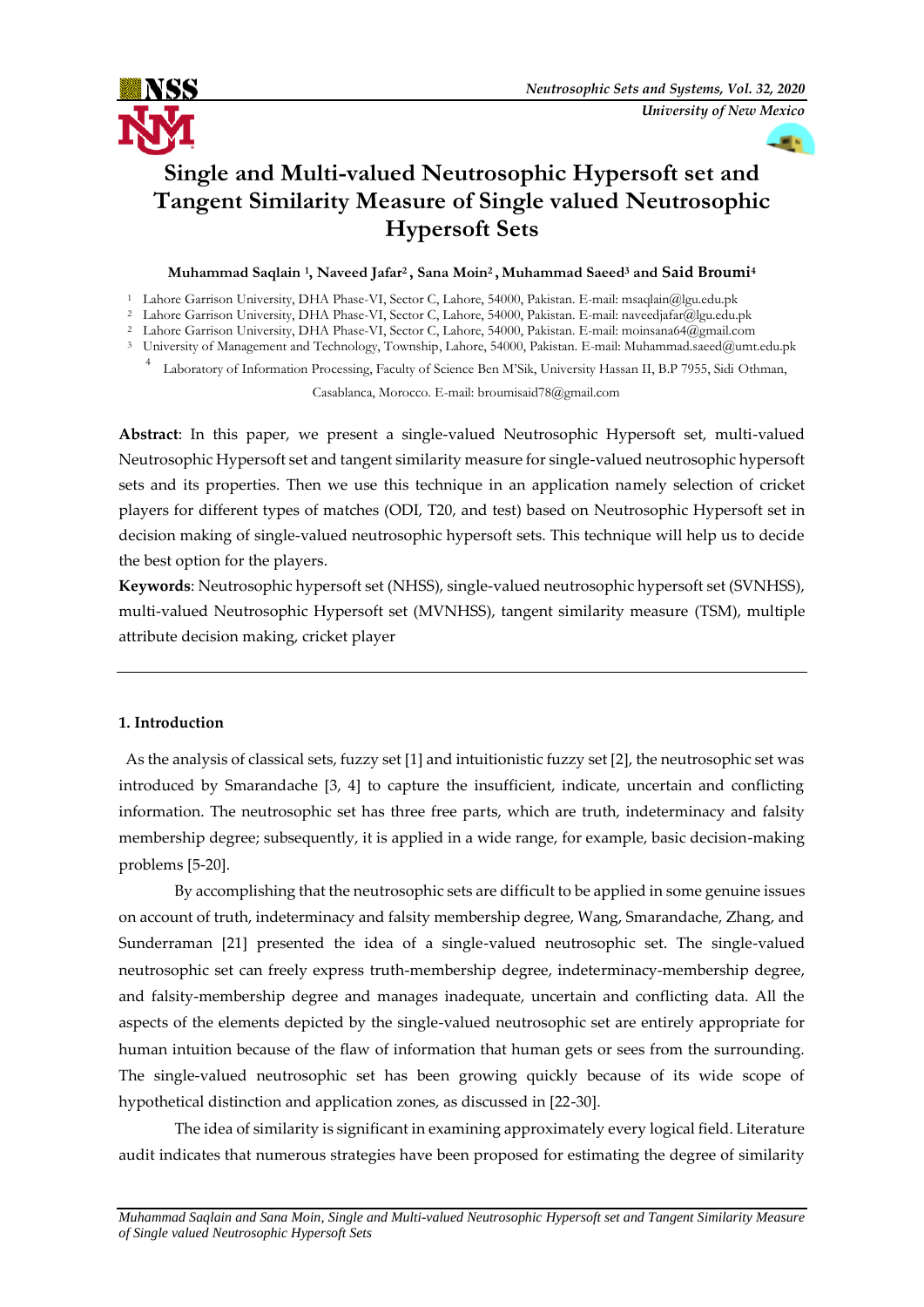between fuzzy sets has been examined by Chen [32], Chen, et al., [33], Hyung et al. [34], Pappis and Karacapilidis [35] and Wang [36]. It is also a powerful instrument in building multi-criteria decisionmaking techniques in numerous regions, for example, therapeutic diagnosis, design acknowledgment, grouping investigation, decision making, etc. But these strategies are not fit for managing the similarity measures including indeterminacy. In the literature, few investigations have studied to similarity measures for neutrosophic sets and single-valued neutrosophic sets [37-46].

Ye [47] present the distance-based similarity measure of single-valued neutrosophic sets and applied it to the group decision-making problems with single-valued neutrosophic data. Broumi and Smarandache [48] invent another similarity measure known as cosine similarity measure of interval-valued neutrosophic sets. Ye [49] further considered and found that there exist a few flaws in existing cosine similarity measure characterized in vector space [50] in certain circumstances. He [49] referenced that they may deliver an unreasonable outcome in some real cases. To conquer these problems, Ye [49] proposed improved cosine similarity measure dependent on cosine function, including single-valued neutrosophic cosine similarity measures and interval neutrosophic cosine similarity measures.

Working on the similarity measures Pramanik and Mondal [51] also present a cotangent similarity measure of rough neutrosophic sets and their application to the medical field. Pramanik and Mondal [52] also give tangent similarity measures between intuitionistic fuzzy sets and some of its properties and applications.

Smarandache [53] presented a new technique to deal with uncertainty. He generalized the soft set to hypersoft set by converting the function into a multi-decision function. In the same way, we convert hypersoft set to neutrosophic Hypersoft set to overcome the uncertainty problems. [54] introduced the TOPSIS by using accuracy function in his work and an application of MCDM is proposed. Application of fuzzy numbers in mobile selection in metros like Lahore is proposed by [55]. In medical the application of fuzzy numbers is proposed by Naveed et.al [56]. TOPSIS technique of MCDM can also be used for the prediction of games, and it's applied in FIFA 2018 by [57]. prediction of games is a very complex topic and this game is also predicted by [58]. Many researches presented theories along with application in neutrosophic environment [59-66].

## **1.1 Novelties**

In this paper, we have continued the idea of intuitionistic tangent similarity measure to neutrosophic class. We have characterized another similarity measure known as Tangent similarity measure for neutrosophic Hypersoft set and its properties with the application.

#### **2.Preliminaries**

#### **Definition 2.1: Neutrosophic Soft Set**

Let  $\check{U}$  be the universal set and the set for respective attributes is given by  $\check{E}$ . Let  $P(\check{U})$  be the set of Neutrosophic values of  $\check{U}$  and  $\hat{A} \subseteq \check{E}$ . A pair (F,  $\hat{A}$ ) is called a Neutrosophic soft set over  $\check{U}$  and its mapping is given as

$$
F: \mathbb{A} \to P(\mathbb{U})
$$

**Definition 2.2: Hyper Soft Set**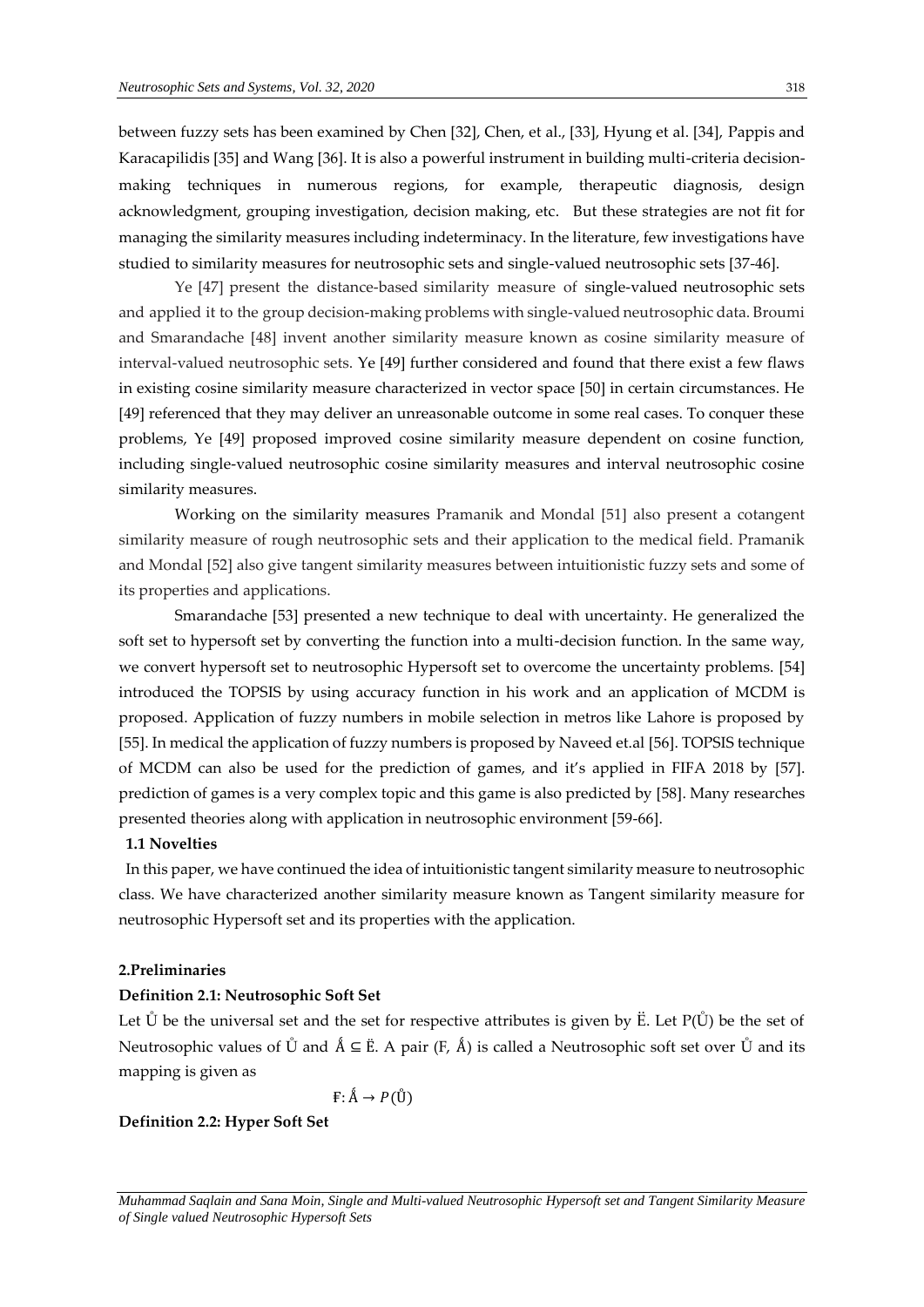Let  $\mathring{U}$  be the universal set and  $P(\mathring{U})$  be the power set of  $\mathring{U}$ . Consider  $p^1, p^2, p^3 \dots p^n$  for  $n \ge 1$ , be n well-defined attributes, whose corresponding attributive values are respectively the set  $P^1, P^2, P^3, \ldots P^n$  with  $P^i \cap P^j = \emptyset$ , for  $i \neq j$  and  $i, j \in \{1, 2, 3, \ldots n\}$ , then the pair  $(\mathbb{F}, P^1 \times P^2 \times P^3, \ldots P^n)$ is said to be Hypersoft set over Ů where

 $\mathbb{F}$ :  $P^1 \times P^2 \times P^3 ... P^n \rightarrow P(\mathring{U})$ 

# **Definition 2.3: Neutrosophic Hypersoft Set**

Let  $\mathring{U}$  be the universal set and  $P(\mathring{U})$  be the power set of  $\mathring{U}$ . Consider  $p^1, p^2, p^3 \dots p^n$  for  $n \ge 1$ , be n well-defined attributes, whose corresponding attributive values are respectively the set  $P^1, P^2, P^3, \ldots, P^n$  with  $P^i \cap P^j = \emptyset$ , for  $i \neq j$  and  $i, j \in \{1, 2, 3, \ldots, n\}$  and their relation  $P^1 \times P^2 \times P^2$  $P^3$  ...  $P^n =$  ß, then the pair (F, ß) is said to be Neutrosophic Hypersoft set (NHSS) over  $\dot{\mathbf{U}}$  where F:  $P^1 \times P^2 \times P^3 \dots P^n \rightarrow P(\mathring{U})$  and

 $F(P^1 \times P^2 \times P^3 ... P^n) = \{ \langle x, T(F(\mathcal{B})), I(F(\mathcal{B})), F(F(\mathcal{B})) \rangle, x \in \mathring{U} \}$  where T is the membership value of truthiness, I is the membership value of indeterminacy and F is the membership value of falsity such that  $T, I, F: \mathring{U} \to [0,1]$  also  $0 \leq T(F(\mathcal{B})) + I(F(\mathcal{B})) + F(F(\mathcal{B})) \leq 3$ .

# **3. Calculations**

# **Definition 3.1: Single valued Neutrosophic Hypersoft Set**

Let  $\mathring{U}$  be the universal set and  $P(\mathring{U})$  be the power set of  $\mathring{U}$ . Consider  $p^1, p^2, p^3 \dots p^n$  for  $n \ge 1$ , be n well-defined attributes, whose corresponding attributive values are respectively the set  $P^1, P^2, P^3, \ldots, P^n$  with  $P^i \cap P^j = \emptyset$ , for  $i \neq j$  and  $i, j \in \{1, 2, 3, \ldots, n\}$  and their relation  $P^1 \times P^2 \times P^2$  $P^3$  ...  $P^n =$  ß, then the pair (F, ß) is said to be Single valued Neutrosophic Hypersoft set (SVNHSS) over Ů where

F:  $P^1 \times P^2 \times P^3$  ...  $P^n \to P(\mathring{U})$  and this mapping to  $P(\mathring{U})$  is single-valued.

 $F(P^1 \times P^2 \times P^3 ... P^n) = \{ \langle x, T(F(\mathbb{S})), I(F(\mathbb{S})), F(F(\mathbb{S})) \rangle, x \in \mathbb{U} \}$  where T is the membership value of truthiness, I is the membership value of indeterminacy and F is the membership value of falsity such that  $T, I, F: \mathring{U} \to [0,1]$  also  $0 \leq T(F(\mathcal{B})) + I(F(\mathcal{B})) + F(F(\mathcal{B})) \leq 3$ .

# **Example 3.1:**

Let  $\xi$  be the set of doctors under consideration given as

$$
\xi = \{d^1, d^2, d^3, d^4, d^5\}
$$

also consider the set of attributes as

$$
l^1 =
$$
 Qualification,  $l^2 =$  Experience,  $l^3 =$  Generate,  $l^4 =$  Skills

And their respective attributes are given as

 $L^1 = Qualification$ 

$$
= {MBBS, MS\,diploma, Diploma\,of\,national\,board(DNB), Diploma\,in\,clinical\,reseach(DCR)}
$$

 $L^2 = Experience = {5yr, 8yr, 10yr, 15yr}$ 

$$
L^3 = \text{Gender} = \{\text{Male}, \text{Female}\}
$$

 $L^4 = Skills = \{Compassionate, Problem solving, Communicative, leadership\}$ 

Let the function be  $\mathbf{F}: L^1 \times L^2 \times L^3 \times L^4 \to P(\xi)$ 

Below are the tables of their Neutrosophic values from different decision makers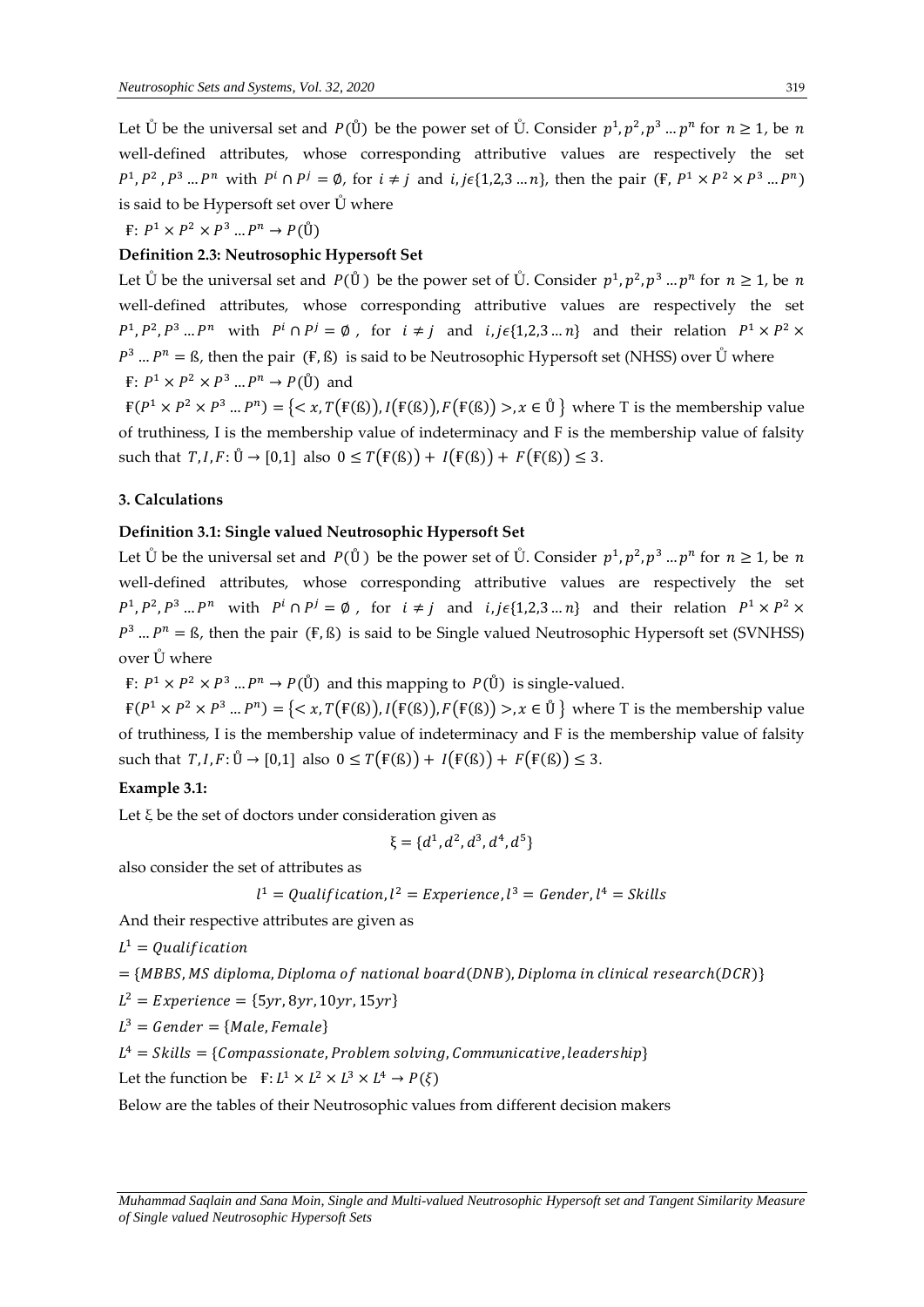| <b>Table 1:</b> Decision maker Neutrosophic values for Qualification |                 |                 |                 |                 |                 |  |
|----------------------------------------------------------------------|-----------------|-----------------|-----------------|-----------------|-----------------|--|
| $L^1(Qualification)$                                                 | $d^1$           | $d^2$           | $d^3$           | $d^4$           | $d^5$           |  |
| <b>MBBS</b>                                                          | (0.4, 0.5, 0.8) | (0.7, 0.6, 0.4) | (0.4, 0.5, 0.7) | (0.5, 0.3, 0.7) | (0.5, 0.3, 0.8) |  |
| MS diploma                                                           | (0.5, 0.3, 0.6) | (0.3, 0.2, 0.1) | (0.3, 0.6, 0.2) | (0.7, 0.3, 0.6) | (0.5, 0.4, 0.5) |  |
| <b>DNB</b>                                                           | (0.8, 0.2, 0.4) | (0.9, 0.5, 0.3) | (0.9, 0.4, 0.1) | (0.6, 0.3, 0.2) | (0.6, 0.1, 0.2) |  |
| <b>DCR</b>                                                           | (0.9, 0.3, 0.1) | (0.5, 0.2, 0.1) | (0.8, 0.5, 0.2) | (0.8, 0.2, 0.1) | (0.7, 0.4, 0.2) |  |

**Table 2:** Decision maker Neutrosophic values for Experience

| $L^2$ (Experience) | $d^1$           | $d^2$           | $d^3$           | $d^4$           | d <sup>5</sup>  |
|--------------------|-----------------|-----------------|-----------------|-----------------|-----------------|
| 5 yr.              | (0.3, 0.4, 0.7) | (0.6, 0.5, 0.3) | (0.5, 0.6, 0.8) | (0.6, 0.4, 0.8) | (0.3, 0.6, 0.7) |
| 8 yr.              | (0.4, 0.2, 0.5) | (0.8, 0.1, 0.2) | (0.4, 0.7, 0.3) | (0.4, 0.8, 0.7) | (0.7, 0.5, 0.6) |
| $10 \,\text{yr}$ . | (0.7, 0.2, 0.3) | (0.9, 0.3, 0.1) | (0.8, 0.3, 0.2) | (0.5, 0.4, 0.3) | (0.5, 0.2, 0.1) |
| 15 yr.             | (0.8, 0.2, 0.1) | (0.6, 0.4, 0.3) | (0.9 0.4, 0.1)  | (0.6, 0.2, 0.3) | (0.5, 0.3, 0.2) |

| <b>Table 3:</b> Decision maker Neutrosophic values for Gender |                 |                 |                 |                 |                 |  |
|---------------------------------------------------------------|-----------------|-----------------|-----------------|-----------------|-----------------|--|
| $L^3(Gender)$                                                 | $d^1$           | $d^2$           | $d^3$           | d <sup>4</sup>  | $d^5$           |  |
| Male                                                          | (0.5, 0.6, 0.9) | (0.7, 0.8, 0.3) | (0.6, 0.4, 0.3) | (0.8, 0.5, 0.4) | (0.9, 0.2, 0.1) |  |
| Female                                                        | (0.6, 0.4, 0.7) | (0.3, 0.6, 0.4) | (0.8, 0.2, 0.1) | (0.4, 0.5, 0.6) | (0.8, 0.4, 0.2) |  |

**Table 4:** Decision maker Neutrosophic values for Skills

| $L^4(Skills)$   | $d^1$           | $d^2$           | $d^3$           | d <sup>4</sup>  | d <sup>5</sup>  |
|-----------------|-----------------|-----------------|-----------------|-----------------|-----------------|
| Compassionate   | (0.6, 0.4, 0.5) | (0.7, 0.5, 0.3) | (0.6, 0.4, 0.3) | (0.6, 0.2, 0.1) | (0.4, 0.5, 0.3) |
| Problem solving | (0.8, 0.2, 0.4) | (0.7, 0.3, 0.2) | (0.8, 0.3, 0.1) | (0.3, 0.4, 0.5) | (0.3, 0.5, 0.8) |
| Communicative   | (0.5, 0.3, 0.4) | (0.6, 0.3, 0.4) | (0.5, 0.7, 0.2) | (0.8, 0.4, 0.1) | (0.7, 0.4, 0.3) |
| Leadership      | (0.4, 0.9, 0.6) | (0.8, 0.4, 0.2) | (0.2, 0.6, 0.5) | (0.7, 0.5, 0.2) | (0.6, 0.4, 0.7) |

Single valued neutrosophic hypersoft set is define as  $F: (L^1 \times L^2 \times L^3 \times L^4) \to P(\xi)$ 

Let's assume  $\mathbf{F}(\mathbf{E}) = \mathbf{F}(DNB, 10 \text{ yr}, male, companies in a) = \{d^1\}$ 

Then the single-valued neutrosophic hypersoft set of above-assumed relation is

 $F(E) = F(DNB, 10 yr, male, companies in the) = \{$ 

 $\ll d^{1}$ , (DNB{0.8, 0.2, 0.4}, 10 yr{0.7, 0.2, 0.3}, male{0.5, 0.6, 0.9}, compassionate{0.6, 0.4, 0.5})  $\gg$ } Its tabular form is given as

| Table 5: Tabular Representation of Single Valued Neutrosophic Hypersoft Set |  |
|-----------------------------------------------------------------------------|--|
|                                                                             |  |

| $F(E) = F(DNB, 10 yr, male, companies in the)$ | $d^1$           |
|------------------------------------------------|-----------------|
| <b>DNB</b>                                     | (0.8, 0.2, 0.4) |
| $10 \,\mathrm{yr}$ .                           | (0.7, 0.2, 0.3) |
| Male                                           | (0.5, 0.6, 0.9) |
| Compassionate                                  | (0.6, 0.4, 0.5) |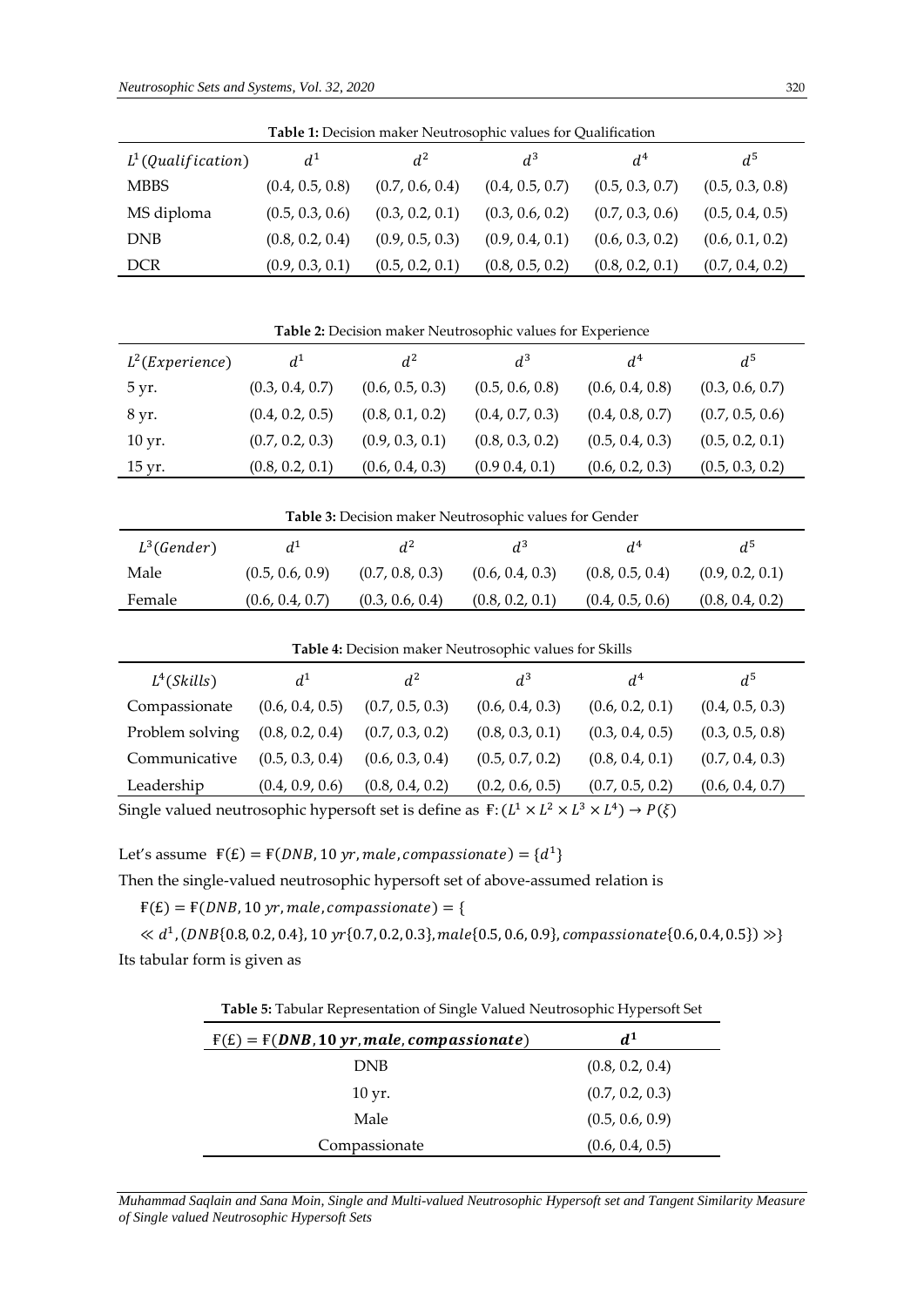# **Definition 3.2: Multi-valued Neutrosophic Hypersoft Set**

Let  $\mathring{U}$  be the universal set and  $P(\mathring{U})$  be the power set of  $\mathring{U}$ . Consider  $p^1, p^2, p^3 \dots p^n$  for  $n \ge 1$ , be n well-defined attributes, whose corresponding attributive values are respectively the set  $P^1, P^2, P^3, \ldots, P^n$  with  $P^i \cap P^j = \emptyset$ , for  $i \neq j$  and  $i, j \in \{1, 2, 3, \ldots, n\}$  and their relation  $P^1 \times P^2 \times P^2$  $P^3$  ...  $P^n =$  ß, then the pair (F, ß) is said to be Single valued Neutrosophic Hypersoft set (SVNHSS) over Ů where

 $F: P^1 \times P^2 \times P^3 ... P^n \to P(\mathring{U})$  and this mapping to  $P(\mathring{U})$  is multi-valued.

 $F(P^1 \times P^2 \times P^3 ... P^n) = \{ \langle x, T(F(\mathbb{S})), I(F(\mathbb{S})), F(F(\mathbb{S})) \rangle, x \in \mathbb{U} \}$  where T is the membership value of truthiness, I is the membership value of indeterminacy and F is the membership value of falsity such that  $T, I, F: \mathring{U} \to [0,1]$  also  $0 \leq T(F(\mathcal{B})) + I(F(\mathcal{B})) + F(F(\mathcal{B})) \leq 3$ .

# **Example 3.2:**

Let  $\xi$  be the set of doctors under consideration given as  $\xi = \{d^1, d^2, d^3, d^4, d^5\}$ also consider the set of attributes as

$$
l^1 = Qualification, l^2 = Experience, l^3 = gender, l^4 = Skills
$$

And their respective attributes are given as

 $L^1 = Qualification$ 

 $=$  {MBBS, MS diploma, Diploma of national board(DNB), Diploma in clinical research(DCR)}

 $L^2 = Experience = {5yr, 8yr, 10yr, 15yr}$ 

 $L^3 = \text{Gender} = \{\text{Male}, \text{Female}\}$ 

 $L^4 = Skills = \{Compassionate, Problem solving, Communicative, leadership\}$ 

Let the function be  $\quad \mathbf{F}: L^1 \times L^2 \times L^3 \times L^4 \to P(\xi)$ 

Below are the tables of their Neutrosophic values from different decision makers

| <b>Table 6:</b> Decision maker Neutrosophic values for Qualification |                 |                 |                 |                 |                 |  |
|----------------------------------------------------------------------|-----------------|-----------------|-----------------|-----------------|-----------------|--|
| $L^1(Qualification)$                                                 | $d^1$           | $d^2$           | $d^3$           | $d^4$           | d <sup>5</sup>  |  |
| <b>MBBS</b>                                                          | (0.4, 0.5, 0.8) | (0.7, 0.6, 0.4) | (0.4, 0.5, 0.7) | (0.5, 0.3, 0.7) | (0.5, 0.3, 0.8) |  |
| MS diploma                                                           | (0.5, 0.3, 0.6) | (0.3, 0.2, 0.1) | (0.3, 0.6, 0.2) | (0.7, 0.3, 0.6) | (0.5, 0.4, 0.5) |  |
| <b>DNB</b>                                                           | (0.8, 0.2, 0.4) | (0.9, 0.5, 0.3) | (0.9, 0.4, 0.1) | (0.6, 0.3, 0.2) | (0.6, 0.1, 0.2) |  |
| <b>DCR</b>                                                           | (0.9, 0.3, 0.1) | (0.5, 0.2, 0.1) | (0.8, 0.5, 0.2) | (0.8, 0.2, 0.1) | (0.7, 0.4, 0.2) |  |

| <b>Table 7:</b> Decision maker Neutrosophic values for Experience |                 |                 |                 |                 |                 |
|-------------------------------------------------------------------|-----------------|-----------------|-----------------|-----------------|-----------------|
| $L^2$ (Experience)                                                | $d^1$           | $d^2$           | $d^3$           | d <sup>4</sup>  | d <sup>5</sup>  |
| 5 yr.                                                             | (0.3, 0.4, 0.7) | (0.6, 0.5, 0.3) | (0.5, 0.6, 0.8) | (0.6, 0.4, 0.8) | (0.3, 0.6, 0.7) |
| 8 yr.                                                             | (0.4, 0.2, 0.5) | (0.8, 0.1, 0.2) | (0.4, 0.7, 0.3) | (0.4, 0.8, 0.7) | (0.7, 0.5, 0.6) |
| $10 \,\mathrm{yr}$ .                                              | (0.7, 0.2, 0.3) | (0.9, 0.3, 0.1) | (0.8, 0.3, 0.2) | (0.5, 0.4, 0.3) | (0.5, 0.2, 0.1) |
| 15 yr.                                                            | (0.8, 0.2, 0.1) | (0.6, 0.4, 0.3) | (0.9 0.4, 0.1)  | (0.6, 0.2, 0.3) | (0.5, 0.3, 0.2) |
|                                                                   |                 |                 |                 |                 |                 |

| Table 8: Decision maker Neutrosophic values for Gender |                 |                 |                 |                 |                 |  |
|--------------------------------------------------------|-----------------|-----------------|-----------------|-----------------|-----------------|--|
| $L^3(Gender)$                                          | $d^{\perp}$     | $d^2$           | $d^3$           | d <sup>4</sup>  | $d^5$           |  |
| Male                                                   | (0.5, 0.6, 0.9) | (0.7, 0.8, 0.3) | (0.6, 0.4, 0.3) | (0.8, 0.5, 0.4) | (0.9, 0.2, 0.1) |  |
| Female                                                 | (0.6, 0.4, 0.7) | (0.3, 0.6, 0.4) | (0.8, 0.2, 0.1) | (0.4, 0.5, 0.6) | (0.8, 0.4, 0.2) |  |
|                                                        |                 |                 |                 |                 |                 |  |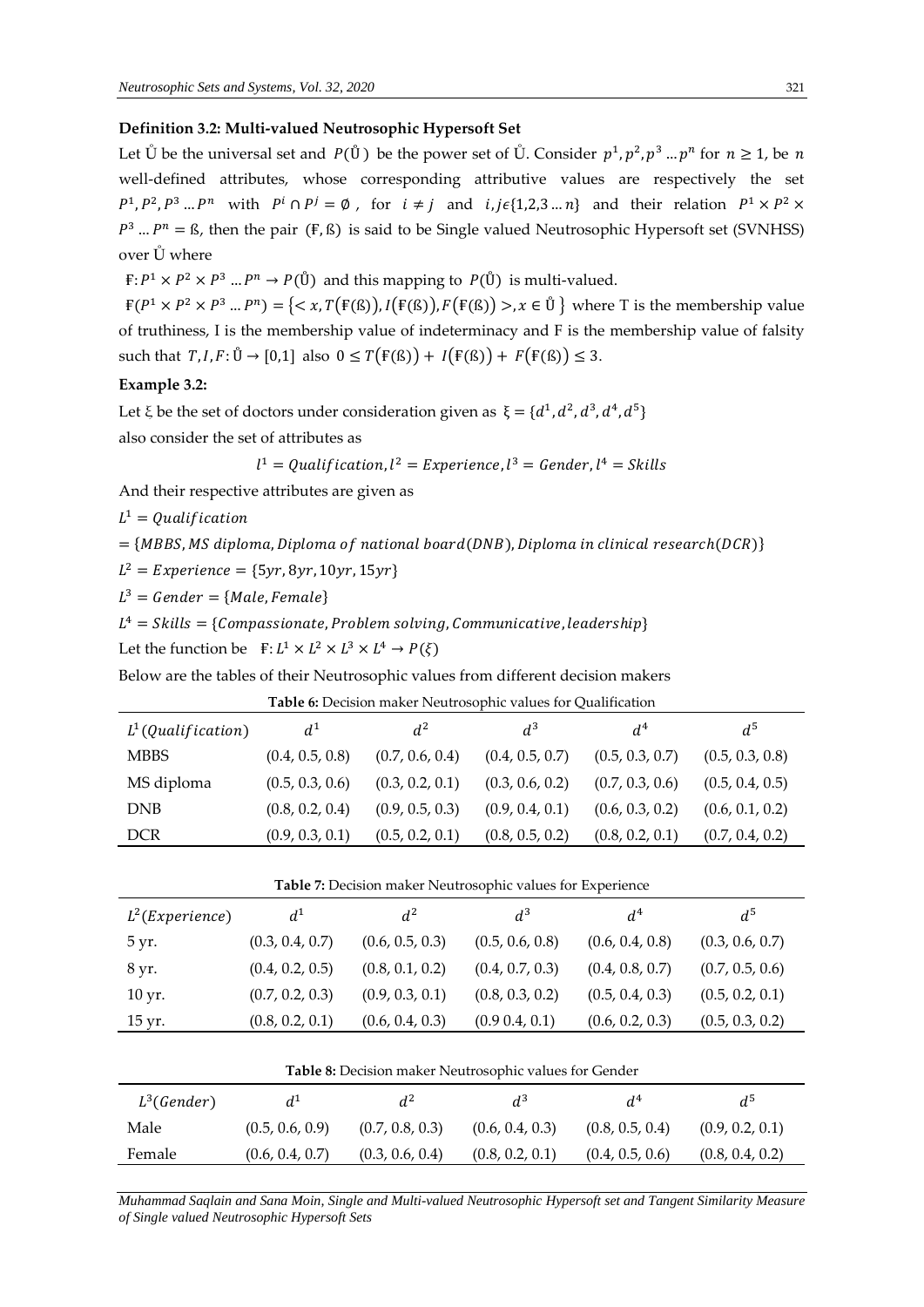| <b>Table 9:</b> Decision maker Neutrosophic values for Skills |                 |                 |                 |                 |                 |
|---------------------------------------------------------------|-----------------|-----------------|-----------------|-----------------|-----------------|
| $L^4(Skills)$                                                 | $d^1$           | $d^2$           | $d^3$           | d <sup>4</sup>  | d <sup>5</sup>  |
| Compassionate                                                 | (0.6, 0.4, 0.5) | (0.7, 0.5, 0.3) | (0.6, 0.4, 0.3) | (0.6, 0.2, 0.1) | (0.4, 0.5, 0.3) |
| Problem solving                                               | (0.8, 0.2, 0.4) | (0.7, 0.3, 0.2) | (0.8, 0.3, 0.1) | (0.3, 0.4, 0.5) | (0.3, 0.5, 0.8) |
| Communicative                                                 | (0.5, 0.3, 0.4) | (0.6, 0.3, 0.4) | (0.5, 0.7, 0.2) | (0.8, 0.4, 0.1) | (0.7, 0.4, 0.3) |
| Leadership                                                    | (0.4, 0.9, 0.6) | (0.8, 0.4, 0.2) | (0.2, 0.6, 0.5) | (0.7, 0.5, 0.2) | (0.6, 0.4, 0.7) |

Multi-valued neutrosophic hyper soft set is define as

$$
F: (L^1 \times L^2 \times L^3 \times L^4) \to P(\xi)
$$

Let's assume  $F(E) = F(DNB, 10 \text{ yr}, male, companies ionate) = \{d^1, d^4\}$ 

Then multi-valued neutrosophic hyper soft set of above assumed relation is

 $F(E) = F(DNB, 10 yr, male, companies in the) = \{$ 

 $\ll d^{1}$ , (DNB{0.8, 0.2, 0.4}, 10 yr{0.7, 0.2, 0.3}, male{0.5, 0.6, 0.9}, compassionate{0.6, 0.4, 0.5})  $\gg$ ,

 $\ll d^4(DNB\{0.6, 0.3, 0.2\}, 10 \text{ yr}\{0.5, 0.4, 0.3\}, male\{0.8, 0.5, 0.4\}, companies ionate\{0.6, 0.2, 0.1\})$  >>} Its tabular form is given as

**Table 10:** Tabular Representation of Multi-valued Neutrosophic Hypersoft Set

| F(E)                                   | $d^1$           | $d^4$           |
|----------------------------------------|-----------------|-----------------|
| $= F(DNB, 10 yr, male, compassionate)$ |                 |                 |
| <b>DNB</b>                             | (0.8, 0.2, 0.4) | (0.6, 0.3, 0.2) |
| $10 \,\text{yr}$ .                     | (0.7, 0.2, 0.3) | (0.5, 0.4, 0.3) |
| Male                                   | (0.5, 0.6, 0.9) | (0.8, 0.5, 0.4) |
| Compassionate                          | (0.6, 0.4, 0.5) | (0.6, 0.2, 0.1) |

#### **3.3: Tangent similarity measures for single valued neutrosophic hypersoft set**

Let  $\mathbf{\hat{R}} = \langle x, T^{\hat{\mathbf{R}}}(\mathbf{F}(\mathbf{S})), I^{\hat{\mathbf{R}}}(\mathbf{F}(\mathbf{S})), F^{\hat{\mathbf{R}}}(\mathbf{F}(\mathbf{S})) > \text{ and } \hat{S} = \langle x, T^{\hat{\mathbf{S}}}(\mathbf{F}(\mathbf{S})), I^{\hat{\mathbf{S}}}(\mathbf{F}(\mathbf{S})), F^{\hat{\mathbf{S}}}(\mathbf{F}(\mathbf{S})) > \text{ be two}$ single valued neutrosophic hypersoft set(SVNHSS) for  $F(S)$ . Tangent similarity measure for these sets to measure the similarity between them is presented as

$$
T_{SVNHSS}(\hat{\mathbf{R}},\hat{\mathbf{S}}) = \langle x, \frac{1}{n} \sum_{i=1}^{n} \left[ 1 - \tan \left( \frac{\pi (|T^{\hat{\mathbf{R}}}(\mathbf{F}(\mathbf{S})_i) - T^{\hat{\mathbf{S}}}(\mathbf{F}(\mathbf{S})_i)| + |I^{\hat{\mathbf{R}}}(\mathbf{F}(\mathbf{S})_i) - T^{\hat{\mathbf{S}}}(\mathbf{F}(\mathbf{S})_i)| + |F^{\hat{\mathbf{R}}}(\mathbf{F}(\mathbf{S})_i) - F^{\hat{\mathbf{S}}}(\mathbf{F}(\mathbf{S})_i)|)}{12} \right) \right] > \quad , \quad x \in
$$

 $F(S)$ 

#### **3.3.1: Proposition**

Tangent similarity measure between two single valued Neutrosophic hypersoft set  $T_{SVMHS}(\hat{R}, \hat{S})$ satisfies the following properties.

1. 
$$
0 \leq T_{SVNHSS}(\hat{\mathbf{R}}, \hat{\mathbf{S}}) \leq 1
$$

- 2.  $T_{SVMISS}(\hat{R}, \hat{S}) = 1$  if and only if  $\hat{R} = \hat{S}$
- 3.  $T_{SVNHSS}(\hat{R}, \hat{S}) = T_{SVNHSS}(\hat{S}, \hat{R})$
- 4. If  $\tilde{O}$  is a SVNHSS and  $\hat{R} \subset \hat{S} \subset \tilde{O}$  then  $T_{SVMSS}(\hat{R}, \hat{O}) \leq T_{SVMISS}(\hat{R}, \hat{S})$  and  $T_{SVMISS}(\hat{R}, \hat{O}) \leq$  $T_{SVNHSS}(\dot{S}, \ddot{O}).$

It is easy to see that the define similarity measure satisfies the above properties easily so the proofs are left for the reader.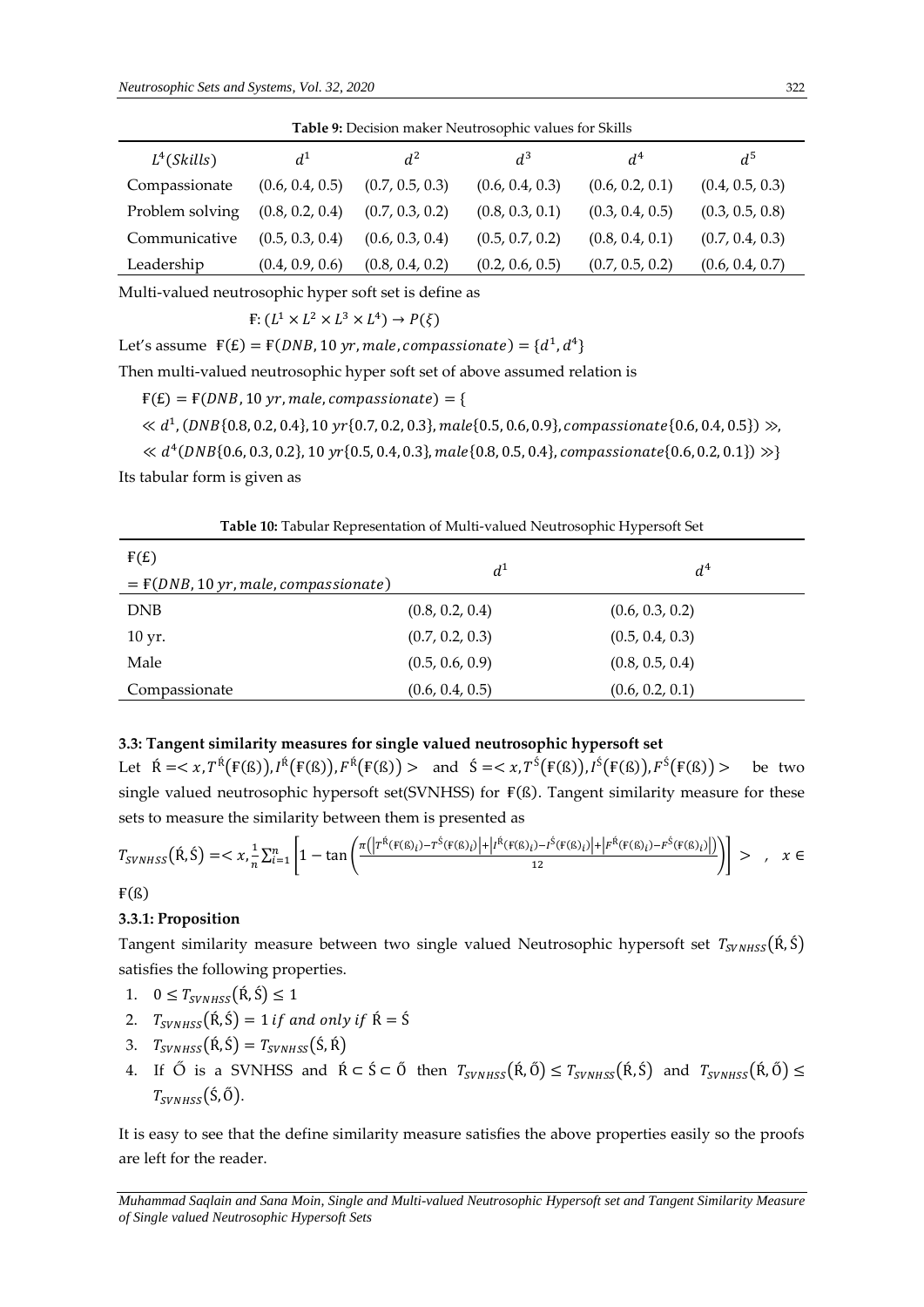# **3.4: Decision making using single-valued neutrosophic hypersoft set based on the tangent similarity measure**

Let  $L^1, L^2, L^3, \ldots, L^n$  be the distinct set of participants,  $M^1, M^2, M^3, \ldots, M^n$  by the set of norms for participants and  $N^1, N^2, N^3, \ldots, N^n$  be the set of options for each participant. By using a decisionmaking technique, the decision-makers add ranking of options concerning each participant. This ranking gives the effectiveness of participants L against the norms of participants M then theses values associated with the options for multiple attribute decision making. Algorithm of this procedure are given below

### **3.4.1: Algorithm**

#### **Step 1: Determine the association between participants and the norms.**

The association between participants and the norms is given by the below decision matrix in terms of single-valued Neutrosophic hyper soft sets.

|          | M <sup>1</sup>                           | $M^2$                                    |          | $M^n$                                    |
|----------|------------------------------------------|------------------------------------------|----------|------------------------------------------|
| $L^1$    | $\langle T_{11}, I_{11}, F_{11} \rangle$ | $\langle T_{12}, I_{12}, F_{12} \rangle$ | $\cdots$ | $\langle T_{1n}, I_{1n}, F_{1n} \rangle$ |
| $L^2$    | $\langle T_{21}, I_{21}, F_{21} \rangle$ | $\langle T_{22}, I_{22}, F_{22} \rangle$ | $\cdots$ | $\langle T_{2n}, I_{2n}, F_{2n} \rangle$ |
| $\cdots$ | $\cdots$                                 | $\cdots$                                 | $\cdots$ | $\cdots$                                 |
| $L^m$    | $\langle T_{m1}, I_{m1}, F_{m1} \rangle$ | $\langle T_{m2}, I_{m2}, F_{m2} \rangle$ | $\cdots$ | $\langle T_{mn}, I_{mn}, F_{mn} \rangle$ |

#### **Table 21:** Association between participants and the norms in term of SVNHSS

#### **Step 2: Determine the association between norms and options.**

The association between the norms and the options is given by the below decision matrix in terms of single-valued Neutrosophic hypersoft sets.

|          | $\mathbf{N}^{\mathbf{1}}$                | $N^2$                                    |          | Ν <sup>k</sup>                           |
|----------|------------------------------------------|------------------------------------------|----------|------------------------------------------|
| $M^1$    | $\langle T_{11}, I_{11}, F_{11} \rangle$ | $\langle T_{12}, I_{12}, F_{12} \rangle$ | $\cdots$ | $\langle T_{1k}, I_{1k}, F_{1k} \rangle$ |
| $M^2$    | $\langle T_{21}, I_{21}, F_{21} \rangle$ | $\langle T_{22}, I_{22}, F_{22} \rangle$ | $\cdots$ | $\langle T_{2k}, I_{2k}, F_{2k} \rangle$ |
| $\cdots$ | $\cdots$                                 |                                          | $\cdots$ | $\cdots$                                 |
| $M^n$    | $\langle T_{n1}, I_{n1}, F_{n1} \rangle$ | $\langle T_{n2}, I_{n2}, F_{n2} \rangle$ | $\cdots$ | $\langle T_{nk}, I_{nk}, F_{nk} \rangle$ |

**Table 22:** Association between the norms and the options in term of SVNHSS

#### **Step 3: Determine the association between participants and options.**

The association between participants and the options is determined with the help of tangent similarity measures for single-valued neutrosophic hypersoft numbers.

#### **Step 4: Decision of best option**

The best option is decided by arranging the results in the descending orders and choosing the highest value as the highest value represents the best option for the participants.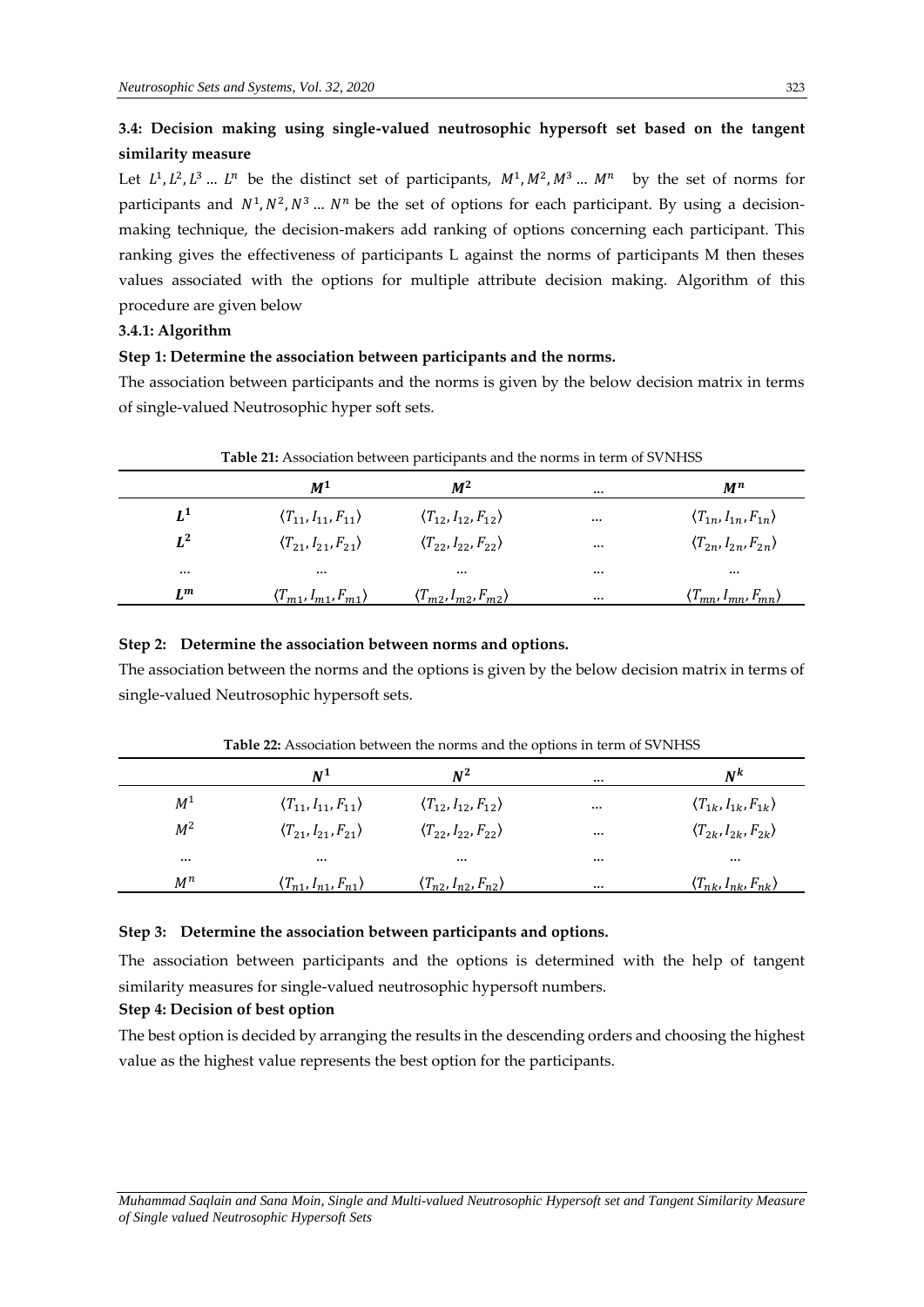

**Figure 1:** Algorithm design for the proposed technique

#### **4. Example**

We have seen a large number of the matches that a team loses because of improper selection of players. we can't choose which player is perfect for which sort of matches like the test, ODI and T20 due to the presence of the huge amount of uncertainties and a large volume of information about the players. With such a piece of vast information, we are unable to focus on every aspect because we may have the cases in which we have the same truth membership, indeterminate membership, and falsity membership values.

To overcome this issue, let us consider an illustrative example by using proposed method for the selection of the players in any type of match which is significant for cricket board as cricket board is the administering body for cricket in the state and the selection of cricket crew is likewise a key duty of cricket board. For this purpose, let us consider two sets, μ, and η. μ be the set of players and η be the set of type of matches played by players i.e.

$$
\mu = \{P^1, P^2, P^3, P^4, P^5, P^6, P^7, P^8, P^9, P^{10}, P^{11}, P^{12}, P^{13}\}
$$
 and

 $\eta = \{$  Test match, ODI match, T20 match $\}$ .

ζ be the set of attributes corresponding to μ and η.

 $\zeta^1 =$  Players Strike Rate, $\zeta^2 =$  Players Average,  $\zeta^3 =$  Players Economy,  $\zeta^4 =$  Players attitude,  $\zeta^5$  = Players Fitness test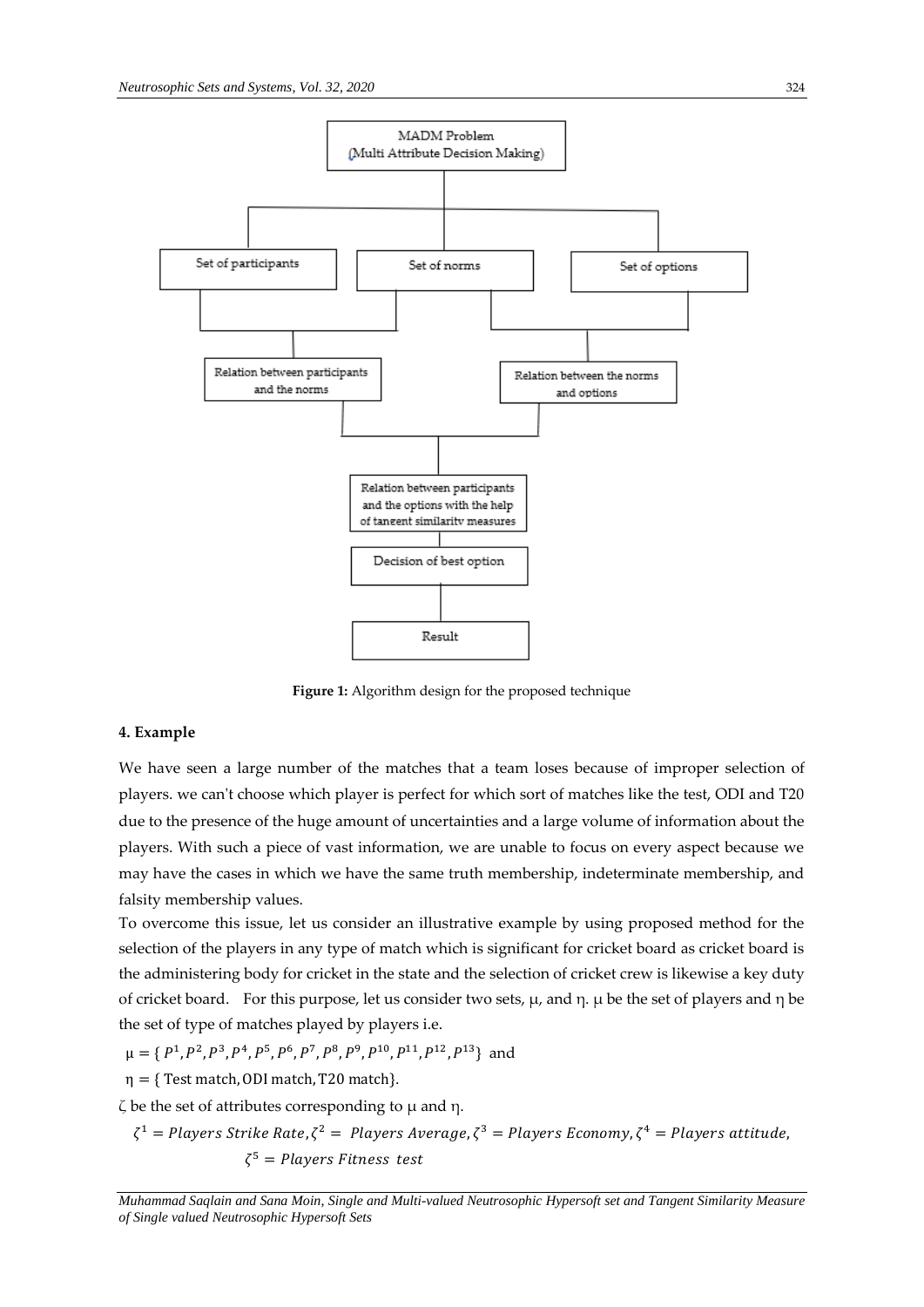And respective attributes for the above-mentioned attributes are given as

 $\zeta^1$  = Players Strike Rate(PSR) = {below 40, 40 – 60, 60 – 80, 80 – 100, 100 – 150, 150 above}

 $\varsigma^2 =$  Players Average(PAv) = {below 30, 30 – 50, 50 – 70, 70 above}

 $\varsigma^3$  = Players Economy(PE) = {below 3, 3 – 7, 7 – 13, above 13}

 $\varsigma^4$  = Players attitude(PA) = {coperative, rude, emotional, moody}

 $\varsigma^5 =$  Players Fitness test(PFT) = {passed,not passed}

Then Neutrosophic Hypersoft set is given as

And

$$
F: (\varsigma^1 \times \varsigma^2 \times \varsigma^3 \times \varsigma^4 \times \varsigma^5) \to P(\mu)
$$
  

$$
F: (\varsigma^1 \times \varsigma^2 \times \varsigma^3 \times \varsigma^4 \times \varsigma^5) \to P(\eta)
$$

Let's assume  $F(\alpha) = F(100 - 150, 30 - 50, above 13, cooperative, passed) = {P<sup>1</sup>, P<sup>3</sup>, P<sup>6</sup>, P<sup>8</sup>, P<sup>9</sup>}$ and

 $F(\beta) = F(100 - 150, 30 - 50, above 13, cooperative, passed) =$ {Test match, ODI match, T20 match} Now using the proposed tangent similarity measures for single-valued neutrosophic hypersoft sets, we will decide which player is best for which type of match. For this purpose first we will provide ranking between  $\{100 - 150, 30 - 50, above 13, cooperative, passed\}$  and  $\{P^1, P^3, P^6, P^8, P^9\}$  in terms of the single-valued neutrosophic hypersoft sets. In the 2nd step we will provide ranking between  ${100 - 150, 30 - 50, above 13, cooperative, passed}$  and {Test match, ODI match, T20 match} . In the 3rd step, we will find a correlation between  $\{P^1, P^3, P^6, P^8, P^9\}$  and {Test match, 0DI match, T20 match} using  $T_{SVMISS}$ . In the last step, we will decide by arranging the results in the descending order and selecting the highest value.

Step 1: Determine the association between  $\{P^1, P^3, P^6, P^8, P^9\}$  and  $\{100 - 150, 30 -$ 50, above 13, coperative, passed}.

The association between  $\{100 - 150, 30 - 50, above 13, cooperative, passed\}$  and  $\{P^1, P^3, P^6, P^8, P^9\}$  is given by the below decision matrix in terms of single-valued Neutrosophic hypersoft sets.

|                | $100 - 150(PSR)$ | $30 - 50(PAv)$  | Above $13(PE)$  | Cooperative $(PA)$ | <b>Passed (PFT)</b> |
|----------------|------------------|-----------------|-----------------|--------------------|---------------------|
| P <sup>1</sup> | (0.7, 0.3, 0.2)  | (0.4, 0.5, 0.7) | (0.5, 0.3, 0.8) | (0.7, 0.6, 0.4)    | (0.5, 0.3, 0.7)     |
| P <sup>3</sup> | (0.5, 0.4, 0.7)  | (0.3, 0.6, 0.2) | (0.5, 0.4, 0.5) | (0.3, 0.2, 0.1)    | (0.7, 0.3, 0.6)     |
| P <sup>6</sup> | (0.8, 0.2, 0.1)  | (0.9, 0.4, 0.1) | (0.6, 0.1, 0.2) | (0.9, 0.5, 0.3)    | (0.6, 0.3, 0.2)     |
| $P^8$          | (0.9, 0.1, 0.3)  | (0.8, 0.5, 0.2) | (0.7, 0.4, 0.2) | (0.5, 0.2, 0.1)    | (0.8, 0.2, 0.1)     |
| P <sup>9</sup> | (0.6, 0.3, 0.3)  | (0.5, 0.4, 0.3) | (0.8, 0.3, 0.2) | (0.9, 0.2, 0.1)    | (0.4, 0.5, 0.7)     |

**Table 13:** Association between  $\{P^1, P^3, P^6, P^8, P^9\}$  and  $\{100 - 150, 30 - 50, above 13, cooperative, passed\}$  in term of SVNHSS

Step 2: Determine the association between  ${Test match, ODI match, T20 match}$  and  ${100 -}$  $150, 30 - 50$ , above 13, coperative, passed}.

The association between  ${100 - 150, 30 - 50}$ , above 13, cooperative, passed and {Test match, ODI match, T20 match} is given by the below decision matrix in terms of single-valued Neutrosophic hypersoft sets.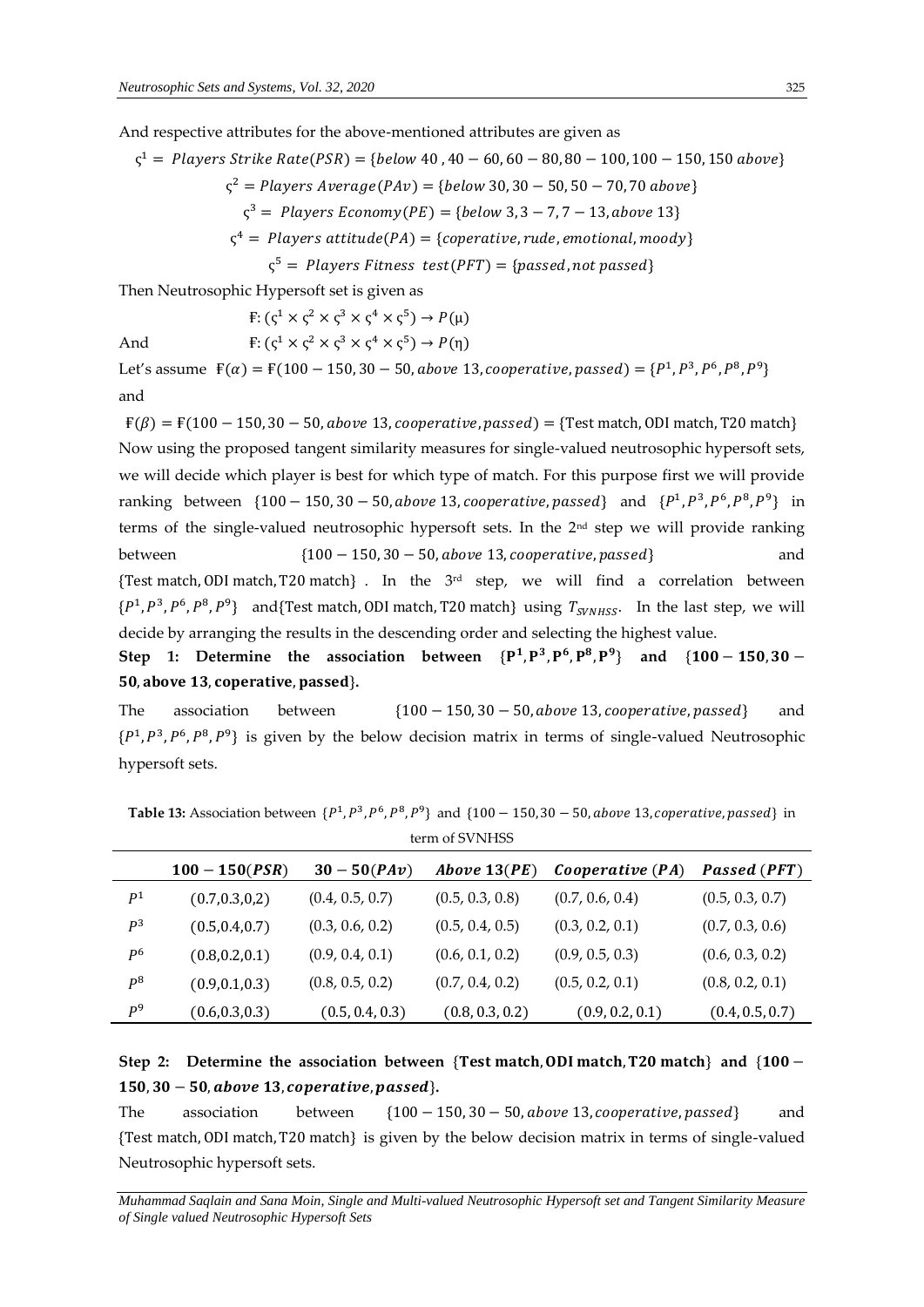|                  | <b>Test match</b> | <b>ODI</b> match | T20 match       |
|------------------|-------------------|------------------|-----------------|
| $100 - 150(PSR)$ | (0.7, 0.5, 0.3)   | (0.6, 0.4, 0.3)  | (0.4, 0.5, 0.3) |
| $30 - 50(PAv)$   | (0.7, 0.3, 0.2)   | (0.8, 0.3, 0.1)  | (0.3, 0.5, 0.8) |
| Above $13(PE)$   | (0.6, 0.3, 0.4)   | (0.5, 0.7, 0.2)  | (0.7, 0.4, 0.3) |
| Cooperative (PA) | (0.5, 0.4, 0.5)   | (0.9, 0.2, 0.1)  | (0.5, 0.2, 0.1) |
| Passed (PFT)     | (0.6, 0.4, 0.7)   | (0.3, 0.6, 0.4)  | (0.8, 0.2, 0.1) |

Table 14: Association between {100 − 150, 30 − 50, *above* 13, *coperative*, passed} and  ${Test match. 0DI match. 720 match}$  in term of SVNHSS

# Step 3: Determine the association between {Test match, 0DI match, T20 match} and  $\{P^1, P^3, P^6, P^8, P^9\}.$

The association between  $\{P^1, P^3, P^6, P^8, P^9\}$  and {Test match, 0DI match, T20 match} is determined with the help of tangent similarity measures for single-valued neutrosophic hypersoft numbers.

**Table 14:** Association between  $\{P^1, P^3, P^6, P^8, P^9\}$  and  $\{Test match, ODI match, T20 match\}$  using tangent similarity measure for SVNHSS

|                | Test match | ODI match | T20 match |
|----------------|------------|-----------|-----------|
| D <sup>1</sup> | 0.8728     | 0.7752    | 0.8137    |
| $D^3$          | 0.8513     | 0.8143    | 0.8627    |
| D <sub>6</sub> | 0.8786     | 0.8519    | 0.7798    |
| $D^8$          | 0.8463     | 0.8402    | 0.8875    |
| D <sup>9</sup> | 0.8729     | 0.8997    | 0.8289    |

#### **Step 4: Decision of best option**

The best option is decided by choosing the highest value as the highest value represents the best match type for the players. The table shows that player  $P<sup>1</sup>$  should be selected for a test match, player  $P<sup>3</sup>$  should be selected for the T20 match, player  $P<sup>6</sup>$  should be selected for a test match, player  $P<sup>8</sup>$ should be selected for T20 match and player  $P^9$  should be selected for ODI match.

#### **5. Conclusions**

Decision-making is a complex issue due to vague, imprecise and indeterminate environment specially, when attributes are more than one, and further bifurcated. Neutrosophic softset environment cannot be used to tackle such type of issues. Therefore, there was a dire need to define a new approach to solve such type of problems.

In this paper, we have proposed a single-valued Neutrosophic hypersoft set and multi-valued neutrosophic hypersoft set, then using a single-valued Neutrosophic hypersoft set we present a tangent similarity measure and some of its properties. We have also presented an application namely selection of cricket team players for any type of match based on multi-attribute decision making using tangent similarity measure. The concept of this paper is to make our decision more precise.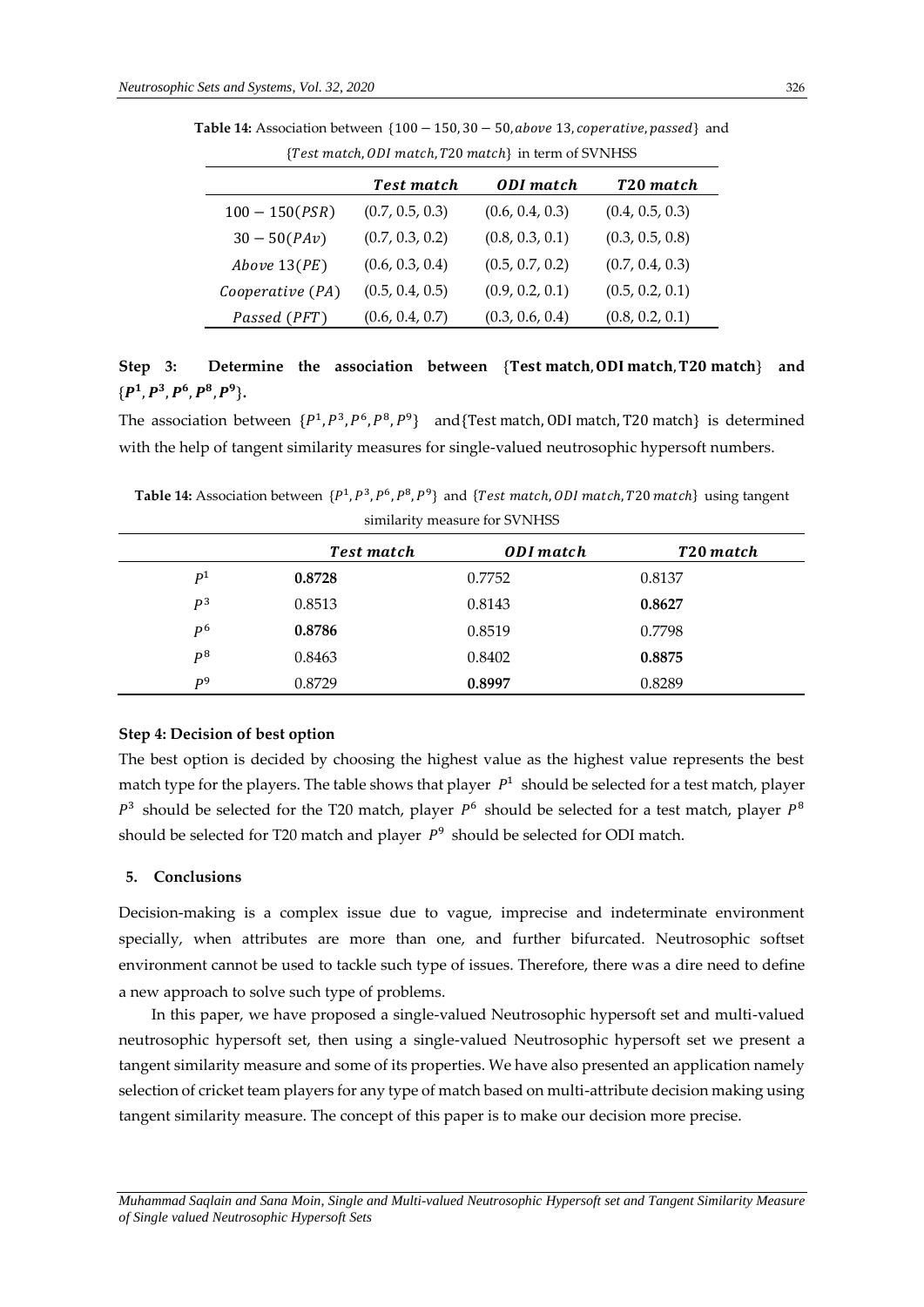# **Acknowledgement**

The authors are highly thankful to the Editor-in-chief and the referees for their valuable comments and suggestions for improving the quality of our paper.

# **Conflicts of Interest**

The authors declare that they have no conflict of interest.

# **References**

- 1. Zadeh LA. (1965). Fuzzy sets, Information Control, **8**:338–353.
- 2. Atanassov K. (1986). Intuitionistic fuzzy sets, Fuzzy Sets Systems, **20**: 87–96.
- 3. Smarandache F. (1998). A unifying field in logics neutrosophy: neutrosophic probability, set, and logic, American Research Press, Rehoboth
- 4. Smarandache. F. (2005). Neutrosophic set, a generalization of the intuitionistic fuzzy sets. International Journal of Pure and Applied Math, **24**: 287–297.
- 5. Ali M., Smarandache F. (2016). Complex Neutrosophic set, Neural Computation Application, **25**: 1–18.
- 6. Ali M, Deli I, Smarandache F. (2016). The theory of neutrosophic cubic sets and their applications in pattern recognition, Journal of Intelligent and Fuzzy System **30(4):** 1957–1963.
- 7. Athar KA. (2014). Neutrosophic multi-criteria decision-making method, New Mathematics and Natural Computation, **10(02**):143–162.
- 8. Broumi S. (2013). Generalized neutrosophic soft set. International Journal of Computer Science and Engerning Information Technology (IJCSEIT) **3/2**:17–30.
- 9. Broumi S, Talea M, Bakali A and Smarandache F. (2016). Single valued neutrosophic graphs. Journal of New Theory, **10**: 86–101.
- 10. Broumi S, Talea M, Bakali A and Smarandache F. (2016). On bipolar single-valued neutrosophic graphs, Journal of New Theory, **11**: 84–102.
- 11. Broumi S, Smarandache F, Talea M and Bakali A. (2016). An introduction to bipolar single-valued neutrosophic graph theory, Applied Mechanics and Material, **841**: 184–191.
- 12. Broumi S, Bakali A, Talea M and Smarandache F. (2016). Isolated single-valued neutrosophic graphs, neutrosophic Sets, and System, **11**: 74–78.
- 13. Deli I and Broumi S. (2015). Neutrosophic soft matrices and NSM decision making, Journal of Intelligent and Fuzzy System **28**: 2233–2241.
- 14. Ma YX, Wang JQ, Wang J and Wu XH. (2016). An interval neutrosophic linguistic multi-criteria group decision–making the method and its application in selecting medical treatment options, Neural Computer Application. DOI:10.1007/s00521-016-2203-1.
- 15. Peng JJ, Wang JQ, Zhang HY and Chen XH. (2014). An outranking approach for multi-criteria decision– making problems with simplified neutrosophic sets, Applied Soft Computing, **25**: 336–346.
- 16. Tian ZP, Wang J, Wang JQ and Zhang HY. (2016). Simplified neutrosophic linguistic multi-criteria group decision–making approach to green product development, Group Decision and Negotiation, 1–31. doi:10.1007/s10726-016-9479-5.
- 17. Tian ZP, Wang J, Wang JQ and Zhang HY. (2016). An improved MULTIMOORA approach for multi-criteria decision–making based on interdependent inputs of simplified neutrosophic linguistic information, Neural Computing and Application, doi:10.1007/s00521016-2378-5.
- 18. Tian ZP, Zhang HY, Wang J, Wang JQ and Chen XH. (2015). Multicriteria decision–making method based on a cross-entropy with interval neutrosophic sets, International Journal of Systems Science. doi:10.1080/00207721. 1102359.
- 19. Wu XH, Wang JQ, Peng JJ and Chen XH. (2016). Cross-entropy and prioritized aggregation operator with simplified neutrosophic sets and their application in multi-criteria decision–making problems, International Journal of Fuzzy System, doi:10.1007/s40815-016-0180-2.
- 20. Zhang HY, Ji P, Wang JQ and Chen XH. (2016). A neutrosophic normal cloud and its application in decision– making. Cognitive Computation, doi:10.1007/s12559-016-9394-8.
- 21. Wang H., Smarandache F., Zhang, Y.Q. and Sunderraman, R. (2010). Single valued neutrosophic sets, Multispace and Multistructure, **4:** 410-413.
- 22. Sodenkamp M. (2013). Models, methods and applications of group multiple-criteria decision analysis in complex and uncertain systems, Dissertation, University of Paderborn, Germany.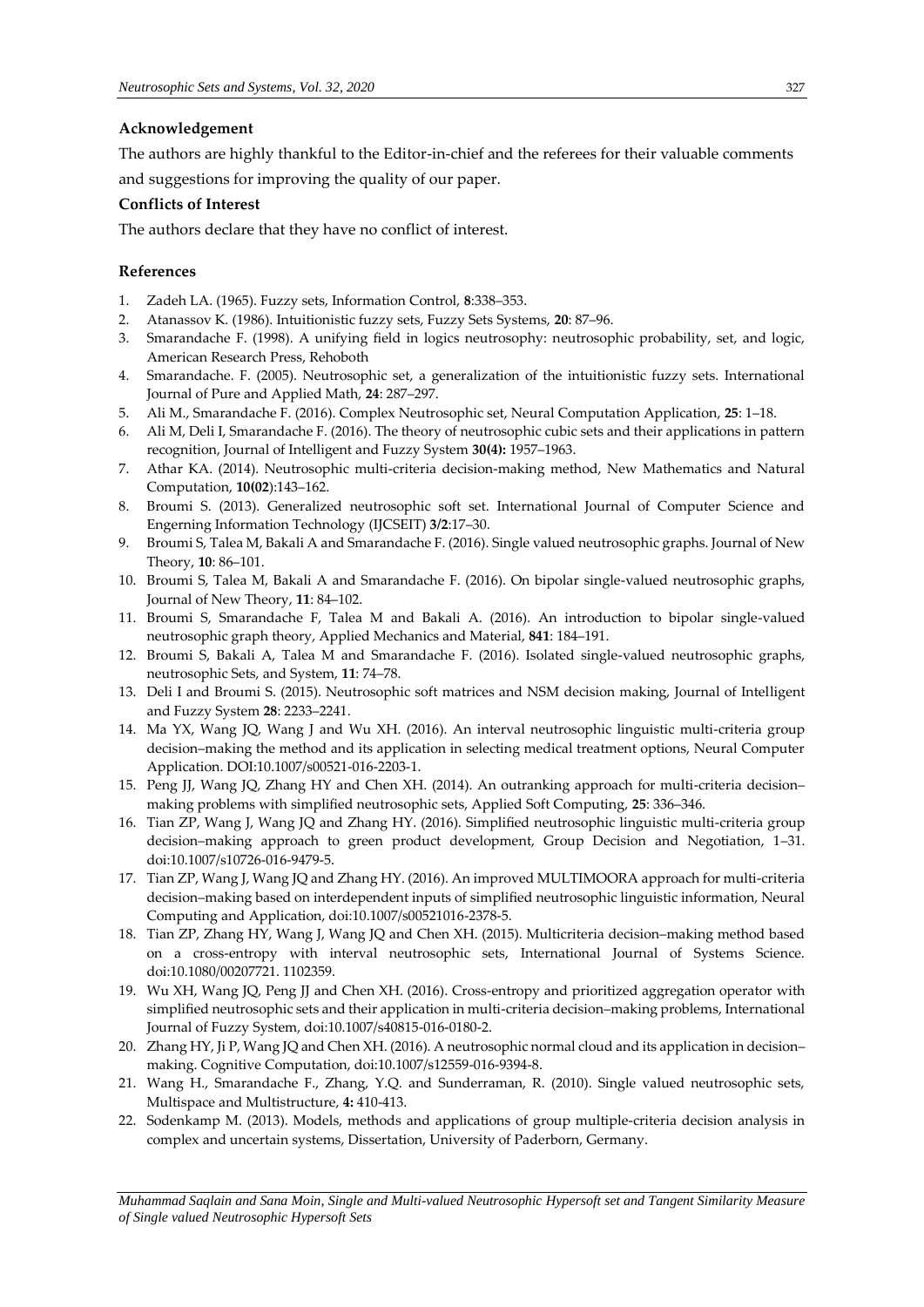- 23. Kharal A. (2014). A neutrosophic multi-criteria decision-making method, New Mathematics and Natural Computation, **10(2)**: 143–162
- 24. Broumi S. and Smarandache F. (2014). Single valued neutrosophic trapezoid linguistic aggregation operators based multiattribute decision making, Bulletin of Pure & Applied Sciences- Mathematics and Statistics,135-155. doi: 10.5958/2320-3226.2014. 00006.X
- 25. Broumi S., and Smarandache F. (2013). Several similarity measures of neutrosophic sets, Neutrosophic Sets and Systems, **1**:54–62.
- 26. Hai-Long Y., Zhi-Lian G., Yanhong S. and Xiuwu L. (2016). On single valued neutrosophic relations, Journal of Intelligent and Fuzzy Systems, **30(2):** 1045-1056. doi: 10.3233/IFS-151827.
- 27. Biswas P., Pramanik S. and Giri B.C. (2016a). TOPSIS method for multi-attribute group decision making under single valued neutrosophic environment, Neural Computing and Applications, **27(3)**: 727-737.
- 28. Biswas P., Pramanik S. and Giri B. C. (2016b). Value and ambiguity index based ranking method of singlevalued trapezoidal neutrosophic numbers and its application to multi-attribute decision making, Neutrosophic Sets and Systems, **12**: 127-138.
- 29. Ye J. (2014a). Single valued neutrosophic minimum spanning tree and its clustering method, Journal of Intelligent Systems,**23(3):** 311–324.
- 30. Ye J. (2014 b). Multiple-attribute decision-making method under a single-valued neutrosophic hesitant fuzzy environment, Journal of Intelligent Systems, DOI: 10.1515/jisys-2014-0001.
- 31. Ye J.(2014c). Vector similarity measures of simplified neutrosophic sets and their application in multicriteria decision making, International Journal of Fuzzy Systems, Vol. 16, No. 2, pp.204-211.
- 32. Chen S.M (1988). A new approach to handling fuzzy decision-making problems, IEEE Transactions on Systems, Man, and Cybernetics, **18**: 1012–1016.
- 33. Chen S. M, Yeh S.M, and Hsiao P.H. (1995). A comparison of similarity measures of fuzzy values, Fuzzy Sets and System **72**: 79-89.
- 34. Hyung L.K, Song Y.S and Lee K.M (1994). Similarity measure between fuzzy sets and between elements, Fuzzy Sets and Systems, **62**: 291–293.
- 35. Pappis C.P. and Karacapilidis N.I. (1993). A comparative assessment of measures of similarity of fuzzy values, Fuzzy Sets and Systems, **56**: 171-174.
- 36. Wang W.J (1997). New similarity measures on fuzzy sets and elements, Fuzzy Sets and Systems, **85**: 305-309.
- 37. Ye J. (2013). Multicriteria decision-making method using the correlation coefficient under single-valued neutrosophic environment, International Journal of General Systems, **42(4)**: 386- 394.
- 38. Salama A.A. and S.A. AL. Blowi. (2012). Correlation of neutrosophic data, International Refereed Journal of Engineering and Science, **1(2):** 39-43.
- 39. Broumi S and Smarandache F. (2013). Several similarity measures of neutrosophic sets, Neutrosophic Sets and Systems, **1**: 54-62.
- 40. Broumi S., and Smarandache F,. (2013). Correlation coefficient of interval neutrosophic set. Periodical of Applied Mechanics and Materials, Vol. 436, 2013, with the title Engineering Decisions and Scientific Research in Aerospace, Robotics, Biomechanics, Mechanical Engineering and Manufacturing; Proceedings of the International Conference ICMERA, Bucharest, October 2013.
- 41. Majumder P, and Samanta S.K. (2014). On similarity and entropy of neutrosophic sets, Journal of Intelligent and Fuzzy Systems, **26**: 1245–1252.
- 42. Ye J., and Zhang Q. (2012). Single valued neutrosophic similarity measures for multiple attribute decision-making, Neutrosophic Sets and System, **2**: 48-54.
- 43. Biswas P., Pramanik S., and Giri B.C. (2015). Cosine similarity measure based multi-attribute decision-making with trapezoidal fuzzy neutrosophic numbers, Neutrosophic Sets and System, **8:** 47-58.
- 44. Ye J. (2014). Similarity measures between interval neutrosophic sets and their multicriteria decision-making method, Journal of Intelligent and Fuzzy Systems, **26**: 165-172.
- 45. Aydog ˘du A. (2015). On similarity and entropy of single valued neutrosophic sets. General Mathematics Notes, **29(1):** 67–74
- 46. Broumi S, Deli I and Smarandache F. (2014). Distance and similarity measures of interval neutrosophic soft sets, In: Critical review, center for mathematics of uncertainty, Creighton University, USA, **8**:14–31